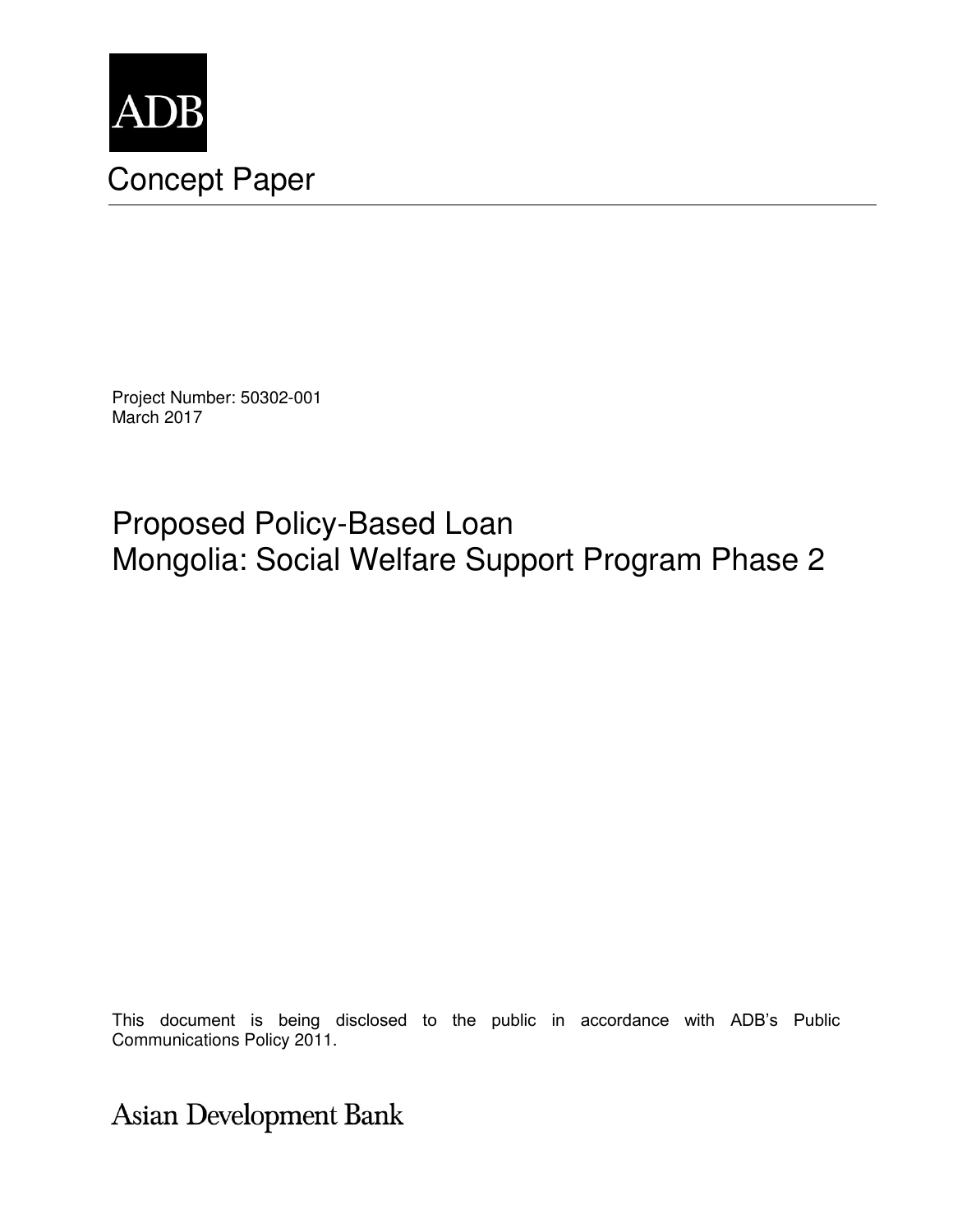#### **CURRENCY EQUIVALENTS**

((as of 3 March 2017)

| Currency unit<br>MNT1.00<br>\$1.00 |  | togrog (MNT)<br>—<br>\$0.00040<br>$\alpha = 1$<br>MNT2,478.3900<br>$=$ |
|------------------------------------|--|------------------------------------------------------------------------|
|                                    |  | <b>ABBREVIATIONS</b>                                                   |
| ADB                                |  | Asian Development Bank                                                 |
| <b>CMP</b>                         |  | child money program                                                    |
| ERP                                |  | economic recovery plan                                                 |
| <b>FSP</b>                         |  | food stamp program                                                     |
| <b>GDP</b>                         |  | gross domestic product                                                 |
| IHID                               |  | integrated household information database                              |
| IMF                                |  | <b>International Monetary Fund</b>                                     |
| MLSP                               |  | Ministry of Labor and Social Protection                                |
| MOE                                |  | Ministry of Education                                                  |
| MOF                                |  | Ministry of Finance                                                    |
| MOJ                                |  | Ministry of Justice                                                    |
|                                    |  |                                                                        |

#### **NOTE**

In this report, "\$" refers to US dollars.

| <b>Vice-President</b><br><b>Director General</b><br><b>Director</b> | S. Groff, Operations 2<br>A. Konishi, East Asia Department (EARD)<br>Y. Qian, Public Management, Financial Sector, and Regional<br><b>Cooperation Division, EARD</b>                                                                                                                                                                                                                                                                                                                                                    |
|---------------------------------------------------------------------|-------------------------------------------------------------------------------------------------------------------------------------------------------------------------------------------------------------------------------------------------------------------------------------------------------------------------------------------------------------------------------------------------------------------------------------------------------------------------------------------------------------------------|
| <b>Team leader</b><br><b>Team members</b>                           | P. Chang, Principal Economist, EARD<br>T. Begzsuren, Associate Social Development Officer, Mongolia<br><b>Resident Mission (MNRM)</b><br>E. Enkhbold, Investment Officer, MNRM<br>A. Jigjidsuren, Senior Social Development Officer, MNRM<br>C. S. Lo, Senior Operations Assistant, EARD<br>A. Terada-Hagiwara, Senior Economist, EARD<br>H. Uchimura, Financial Sector Specialist, EARD<br>W. Walker, Principal Social Development Specialist, EARD<br>S. Zaidansyah, Principal Counsel, Office of the General Counsel |
| <b>Peer reviewer</b>                                                | S. W. Handayani, Principal Social Development Specialist,<br>Sustainable Development and Climate Change Department                                                                                                                                                                                                                                                                                                                                                                                                      |

In preparing any country program or strategy, financing any project, or by making any designation of or reference to a particular territory or geographic area in this document, the Asian Development Bank does not intend to make any judgments as to the legal or other status of any territory or area.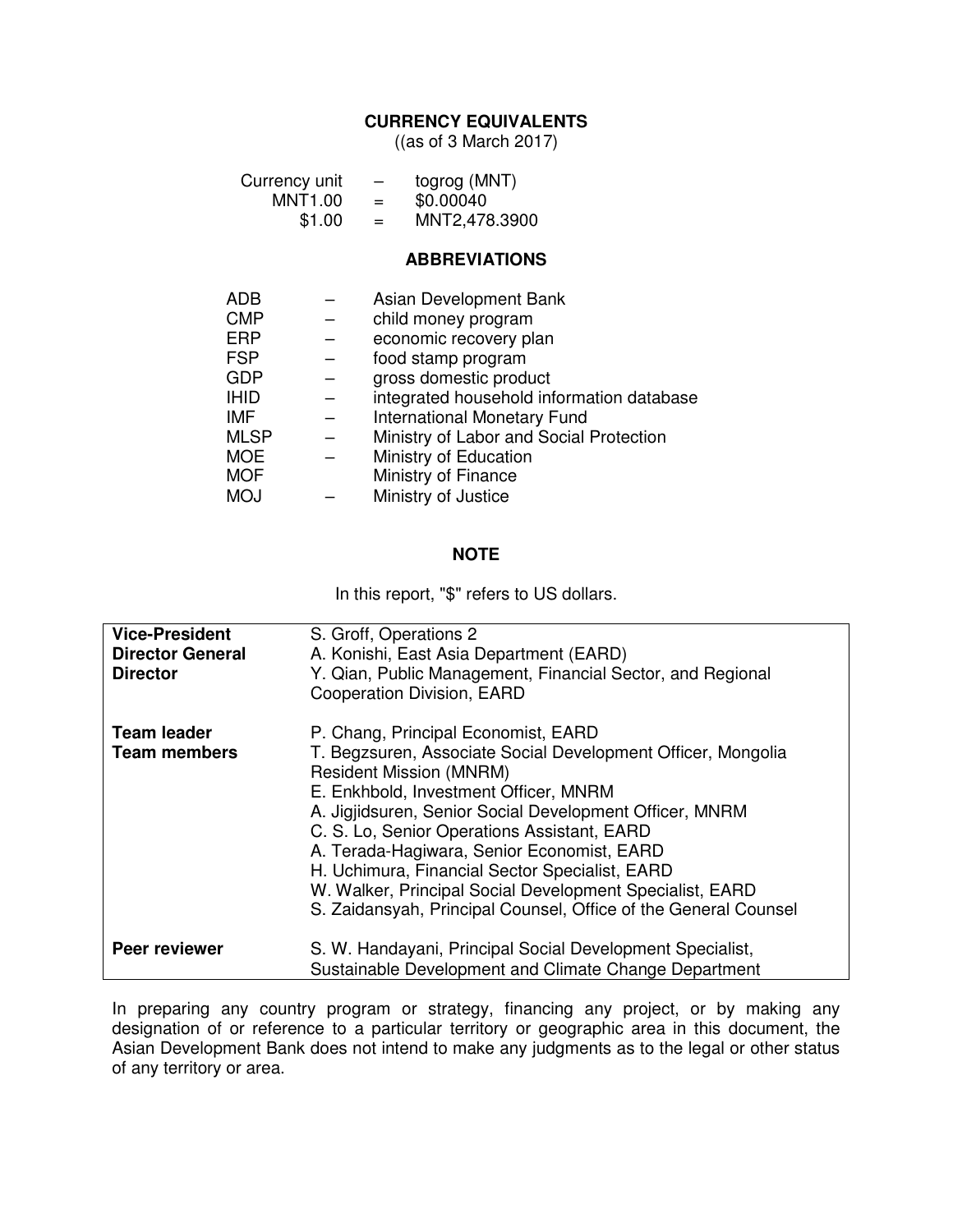# **CONTENTS**

# PROGRAM AT A GLANCE

| I.                        |                                 | THE PROGRAM                               |                |
|---------------------------|---------------------------------|-------------------------------------------|----------------|
|                           | А.<br>В.                        | Rationale<br>Impact, Outcome, and Outputs | 3              |
|                           | C.                              | Program Costs and Financing Plan          | 3              |
|                           | D.                              | Indicative Implementation Arrangements    | $\overline{4}$ |
| III.                      |                                 | DUE DILIGENCE REQUIRED                    | 4              |
| IV.                       |                                 | PROCESSING PLAN                           | 4              |
|                           | А.                              | <b>Risk Categorization</b>                | 4              |
|                           | В.                              | <b>Resource Requirements</b>              | 4              |
|                           | C.                              | <b>Processing Schedule</b>                | 4              |
| V.                        | <b>KEY ISSUES</b>               |                                           | 4              |
|                           | <b>APPENDIXES</b>               |                                           |                |
| 1.                        | Design and Monitoring Framework |                                           | 5              |
| 2.<br><b>Problem Tree</b> |                                 |                                           | 7              |
| 3.                        |                                 | Initial Poverty and Social Analysis       | 8              |
|                           |                                 |                                           |                |

# **Page**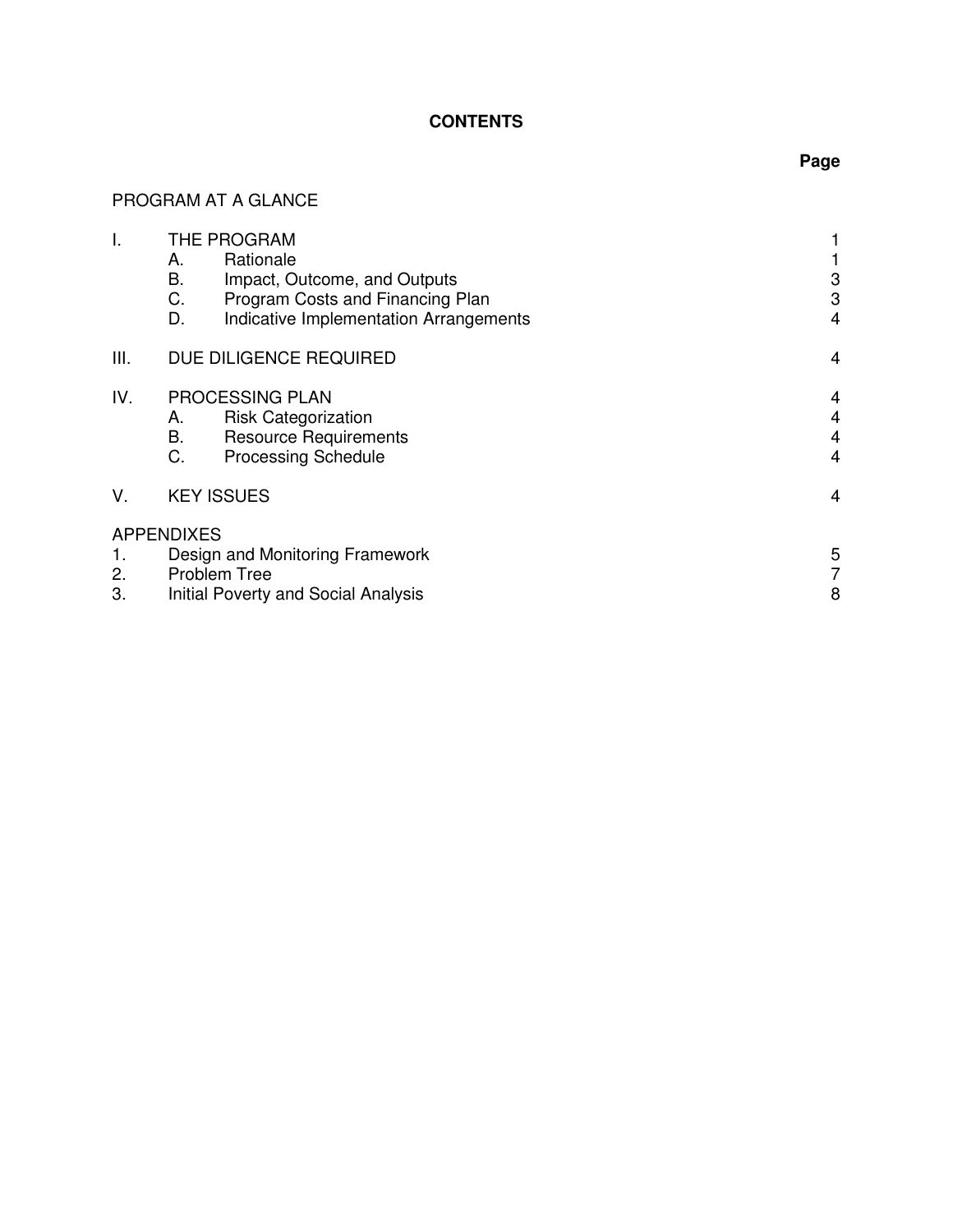**Project Classification Information Status**: Complete

# **PROGRAM AT A GLANCE**

| 1. Basic Data                                       |                                                                   |                        |                                        | Project Number: 50302-001  |        |
|-----------------------------------------------------|-------------------------------------------------------------------|------------------------|----------------------------------------|----------------------------|--------|
| <b>Project Name</b>                                 | Social Welfare Support Program Phase 2                            | <b>Department</b>      |                                        | EARD/EAPF                  |        |
|                                                     |                                                                   | /Division              |                                        |                            |        |
| <b>Country</b>                                      | Mongolia                                                          |                        | <b>Executing Agency</b>                | Ministry of Finance        |        |
| <b>Borrower</b>                                     | Mongolia                                                          |                        |                                        |                            |        |
| 2. Sector                                           | Subsector(s)                                                      |                        |                                        | ADB Financing (\$ million) |        |
| $\sqrt{\phantom{a}}$ Public sector management       | Social protection initiatives                                     |                        |                                        |                            | 150.00 |
|                                                     |                                                                   |                        | <b>Total</b>                           |                            | 150.00 |
| 3. Strategic Agenda                                 | <b>Subcomponents</b>                                              |                        | <b>Climate Change Information</b>      |                            |        |
| Inclusive economic                                  | Pillar 3: Extreme deprivation prevented and                       |                        | Climate Change impact on the           |                            | Low    |
| growth (IEG)                                        | effects of shocks reduced (Social Protection)                     | Project                |                                        |                            |        |
|                                                     |                                                                   |                        |                                        |                            |        |
| 4. Drivers of Change                                | <b>Components</b>                                                 |                        | <b>Gender Equity and Mainstreaming</b> |                            |        |
| Governance and capacity Public financial governance |                                                                   |                        | Some gender elements (SGE)             |                            |        |
| development (GCD)                                   |                                                                   |                        |                                        |                            |        |
| 5. Poverty and SDG Targeting                        |                                                                   | <b>Location Impact</b> |                                        |                            |        |
| Geographic Targeting                                | Yes                                                               | Nation-wide            |                                        |                            | High   |
| Household Targeting                                 | Yes                                                               |                        |                                        |                            |        |
| <b>SDG Targeting</b><br><b>SDG Goals</b>            | Yes<br>SDG1, SDG8                                                 |                        |                                        |                            |        |
|                                                     |                                                                   |                        |                                        |                            |        |
| 6. Risk Categorization:                             | Complex                                                           |                        |                                        |                            |        |
| 7. Safeguard Categorization                         | Environment: C Involuntary Resettlement: C Indigenous Peoples: C  |                        |                                        |                            |        |
| 8. Financing                                        |                                                                   |                        |                                        |                            |        |
| <b>Modality and Sources</b>                         |                                                                   |                        | Amount (\$ million)                    |                            |        |
| <b>ADB</b>                                          |                                                                   |                        |                                        | 150.00                     |        |
|                                                     | Sovereign Program Ioan (Regular Loan): Ordinary capital resources |                        |                                        | 150.00                     |        |
| Cofinancing                                         |                                                                   |                        |                                        | 0.00                       |        |
| None                                                |                                                                   |                        |                                        | 0.00                       |        |
| <b>Counterpart</b><br>None                          |                                                                   |                        |                                        | 0.00<br>0.00               |        |
| <b>Total</b>                                        |                                                                   |                        |                                        | 150.00                     |        |
|                                                     |                                                                   |                        |                                        |                            |        |
|                                                     |                                                                   |                        |                                        |                            |        |
| 9. Effective Development Cooperation                |                                                                   |                        |                                        |                            |        |
| Use of country procurement systems                  | Yes                                                               |                        |                                        |                            |        |
| Use of country public financial management systems  | Yes                                                               |                        |                                        |                            |        |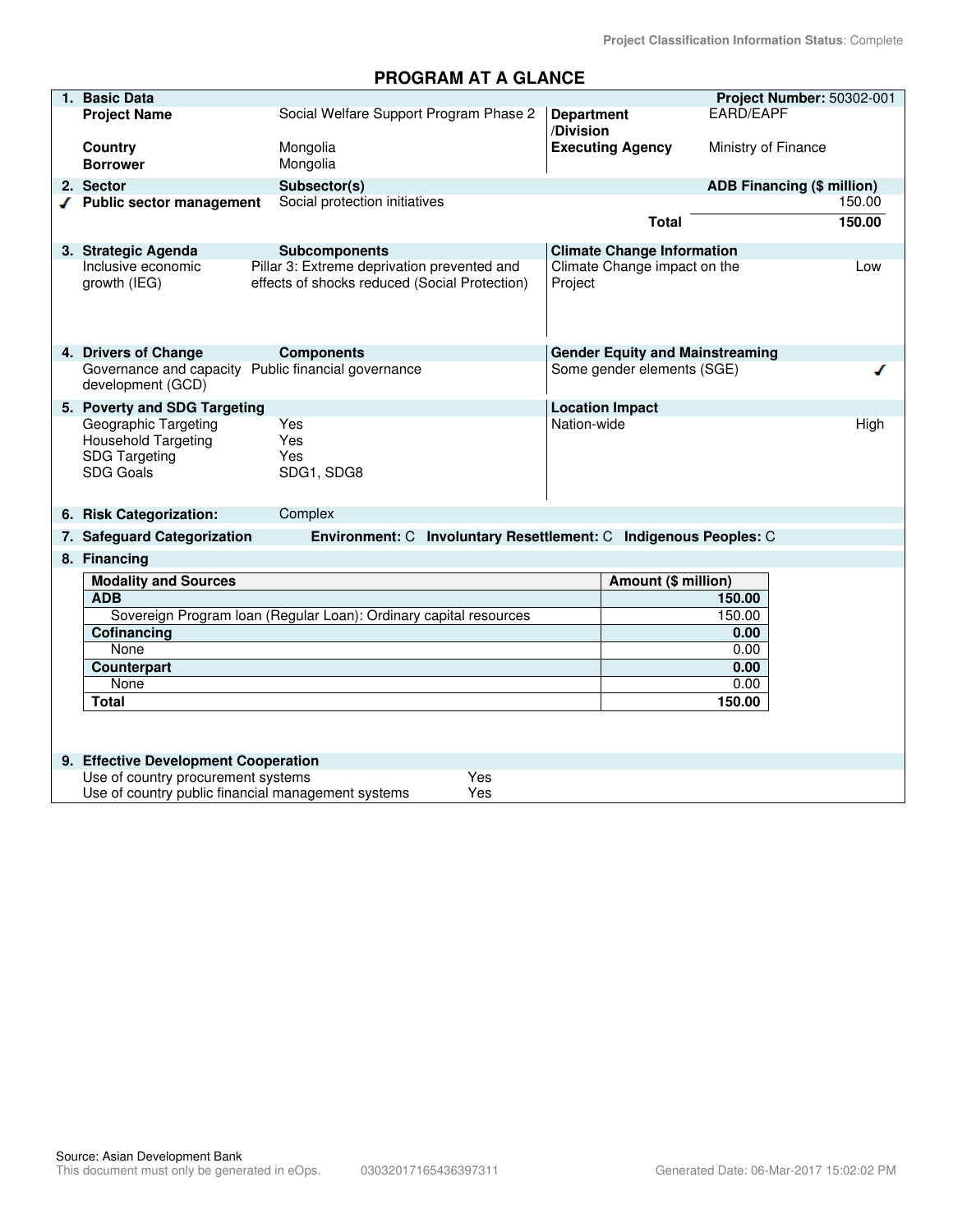## **I. THE PROGRAM**

### **A. Rationale**

1. The Asian Development Bank (ADB) provided \$150 million for phase 1 of the Social Welfare Support Program<sup>1</sup> in 2015 to support social welfare programs to minimize the negative impact of the economic slowdown on the poor and vulnerable in Mongolia, while improving the targeting of such programs.<sup>2</sup> Following the general election on 18 August 2016, the new government requested a follow-up policy-based loan in the face of further slowing of the economy and widening fiscal deficit.<sup>3</sup>

2. **Socioeconomic development and challenges.** During a period of rapid economic growth between 2004 and 2014, Mongolia expanded its social welfare programs through large fiscal surpluses and distributed mining income. Social transfers, which account for about 40.0% of the income of poor people, have significantly reduced poverty in Mongolia. Since 2010, poverty has declined by 17 percentage points to 21.6% in 2014. Income inequality, measured by the Gini coefficient, fell from 0.36 in 2008 to 0.32 in 2014. Nevertheless, 35% of the population with a monthly per capita consumption of MNT150,000–MNT250,000 in 2014 was living just above the 2014 poverty line of MNT146,500 per month. They were particularly vulnerable to shocks and at risk of falling back into poverty.

3. Since 2015, Mongolia's economic situation has deteriorated further. The gross domestic product (GDP) growth rate declined to 1.4% in the first half of 2016, and unemployment increased from 8.3% at the end of December 2015 to 10.4% at the end of June 2016. On 9 August 2016, the Ministry of Finance (MOF) informed the nation that Mongolia is facing serious fiscal challenges. The 2016 supplementary budget, approved by the Parliament on 29 September 2016, projected a fiscal deficit of MNT4,346.2 billion, or 18.0% of GDP, in 2016. A large fiscal revenue shortfall is expected for 2016, with revenue down from MNT7,013.9 billion in 2015 to MNT5,348.2 billion in 2016. Fiscal expenditure is expected to increase from MNT7,645.6 billion in 2015 to MNT9,694.4 billion in 2016, mainly due to the inclusion of offbudget expenditures.

4. **Proposed economic recovery plan.** The government recognizes that if the current fiscal challenges are not addressed effectively, the country could face an economic crisis. In response, the government has crafted an economic recovery plan (ERP), in consultation with key development partners, including the International Monetary Fund (IMF), to stabilize the economy at the macro level, reduce debt burden in the medium term, restore foreign investors' confidence, and diversify the economy.<sup>4</sup> The government is committed to reducing the fiscal deficit to 9.1% of GDP in 2017 and to 7.5% of GDP in 2018, consistent with the amended Fiscal Stability Law. The government has also reached an agreement with the IMF on an economic adjustment program.

5. As a result of this fiscal situation, funding for some social welfare programs was reduced in 2016, and a further 10% reduction in the funding for social welfare programs for 2017 was reflected in 2017 state budget. This could reverse the poverty reduction gains by creating new poor and bringing into poverty those that crossed the poverty line. It is estimated that the

 $\overline{a}$ <sup>1</sup> ADB. 2015. *Loan to Mongolia for Social Welfare Support Program*. Manila. The agreed upon policy actions were successfully implemented and the loan proceeds were fully disbursed.

<sup>&</sup>lt;sup>2</sup> Mongolia's economy has slowed rapidly from a GDP growth rate of 17.3% in 2011 to 2.3% in 2015.

 $3$  This lending proposal was not included in ADB's 2016 country operations business plan for Mongolia.

<sup>&</sup>lt;sup>4</sup> The ERP was approved by the Parliament on 24 November 2016.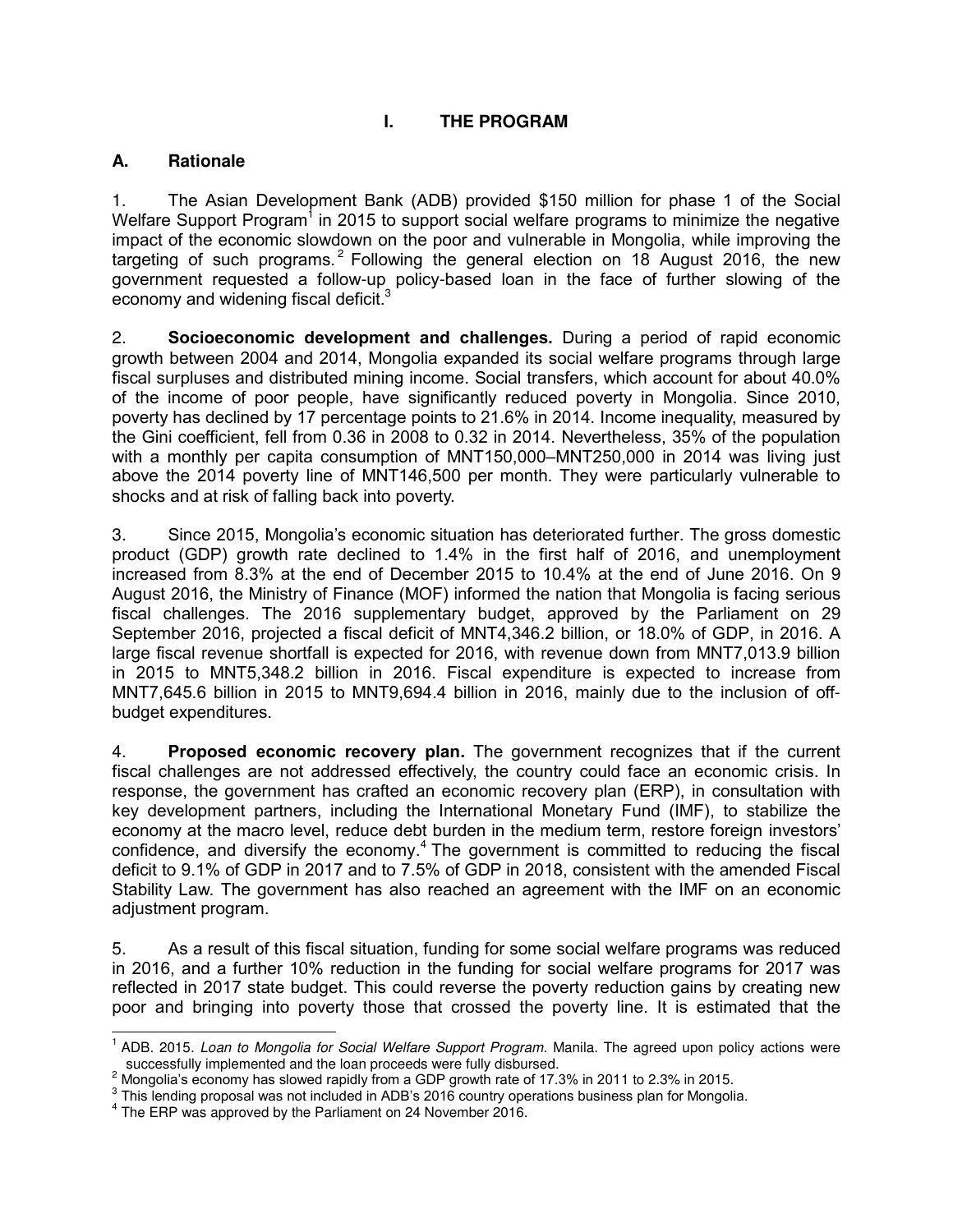poverty rate would be about 10 percentage points higher in the absence of social welfare programs.<sup>5</sup> Therefore, it is important that the proposed phase 2 of the Social Welfare Support Program protects social welfare programs for the poor and vulnerable during the implementation of the ERP. 6

6. **Social welfare programs and the poor.** Social welfare programs in Mongolia are designed to support the elderly, disabled, and the poor and vulnerable. The Ministry of Labor and Social Protection (MLSP) administers 71 social welfare programs, which can be grouped into seven broad categories: social welfare pensions, social welfare allowance, communitybased welfare services, allowance for the elderly with state merit, allowance for the elderly, allowance for the disabled, and allowance for mothers and children. In addition, the food stamp program (FSP) and the child money program (CMP) provide significant support to the poor. For instance, the poverty rate would have been 3 percentage points higher, at 24.6% in 2014, without the CMP.<sup>7</sup> Furthermore, about 64% of poor people receive one social welfare program, and over 50% of social welfare beneficiaries are female.<sup>8</sup>

7. As discussed in phase 1 of the program, the current social welfare programs are (i) fragmented, resulting in the duplication of benefits and high administrative and implementation costs; and (ii) wide in coverage and targeted by category, which is costly as some of the recipients are not poor. For example, nonpoor beneficiaries comprise a large share of welfare program recipients: about 50% of social welfare pensions and allowance recipients are not poor, as are 61.8% of allowance for the disabled recipients, 69.6% of CMP recipients, 73.2% of community-based welfare services recipients, 72.0% of allowance for mothers and children recipients, 85.2% for allowance for the elderly recipients, and 95.4% of social welfare allowance for the elderly with state merit recipients. The benefit level is also inadequate for the poor. Hence, the current social welfare system is not effective enough in protecting the poor and vulnerable, especially during an economic downturn. It is imperative that the government continues to improve poverty and vulnerability targeting, and consolidation of social welfare programs.

8. Progress made under phase 1 of the Social Welfare Support Program.<sup>9</sup> Through phase 1 of the program, ADB has helped the government take the necessary initial steps toward improving and expanding targeting, and consolidating various social welfare programs. For instance, the government has taken the following policy actions to strengthen targeting: (i) issued a resolution to use the poverty-targeted Integrated Household Information Database (IHID) across government programs, (ii) allocated funding to update the poverty-targeted IHID, and (iii) prepared a draft resolution requiring the Ministry of Justice (MOJ) and Ministry of Education (MOE) to adopt proxy means testing to provide free legal services (MOJ) and secondary school textbooks (MOE) to the poorest households. In addition, funding for the FSP increased by 80%, which expanded both benefit and coverage. The government has also taken steps to support consolidation by establishing an interministerial working group to analyze the

 5 National Statistical Office of Mongolia and World Bank. 2015. *Poverty Profile in 2014. Results of the Household Socioeconomic Survey 2014*. Ulaanbaatar.

 $\frac{6}{5}$  The poor are classified as the bottom 20% of the population, ranked by income or consumption levels.

<sup>7</sup> National Registration and Statistics Office of Mongolia and ADB. 2016*. Assessing and Monitoring Social Protection Programs in Mongolia.* Ulaanbaatar.

 $\frac{8}{5}$  Except for beneficiaries of allowance for the elderly with state merits, where only 18% are female.

<sup>&</sup>lt;sup>9</sup> ADB has been at the forefront of social welfare reform in Mongolia since 2001, including support for (i) the introduction of proxy means testing to target the poor, (ii) the cancellation of several universal benefits considered poorly targeted, (iii) the introduction of the food stamp program as the first poverty-targeted benefit in Mongolia, and (iv) the passage of the amended Social Welfare Law in January 2012 that legalized the reforms.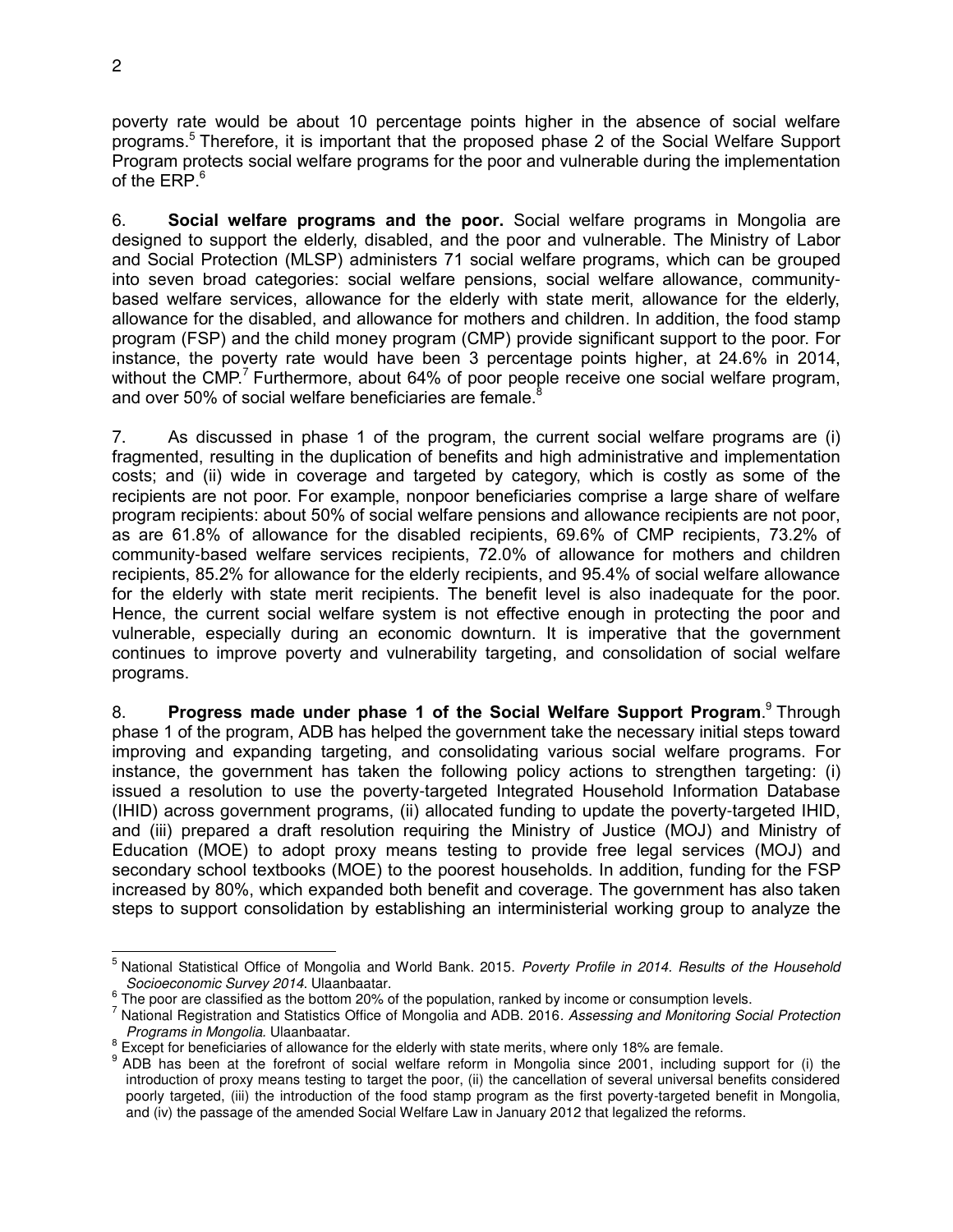options for the consolidation of welfare benefits.<sup>10</sup> Phase 1 of the program also supported the drafting of the Future Heritage Law to establish a Sovereign Wealth Fund.

9. **Further reform is needed**. Phase 1 of the Social Welfare Support Program established the policy framework to improve targeting and consolidate social welfare programs. The next step is to implement actions to achieve the desired result. The proposed phase 2 would develop manageable policy actions to achieve better targeting. These policy actions could include (i) developing eligibility guidelines for selected social welfare programs; (ii) updating the povertytargeted IHID, and household socioeconomic survey; and (iii) applying the use of proxy means testing to other agencies such as the MOJ, which was initiated under phase 1.

10. Consolidation of 71 programs is a long-term goal which requires in-depth analysis of the impact on the recipients. There is also a need to clarify the purpose of each program. Under the proposed phase 2, the interministerial working group would need to be strengthened. The working group should (i) differentiate among the different programs in order to see more clearly where the duplication lies and analyze funding options; (ii) further analyze options and impacts of welfare benefit consolidation; and (iii) develop an action plan for consolidation, including the required amendments to the Social Welfare Law. Furthermore, it is important for the government to implement a communications strategy to raise public awareness of targeting and consolidation changes. A technical assistance project will be provided to help conduct analytical work and strengthen the capacity for better targeting and consolidation of social welfare programs.

11. **Government plans and linkage with the country partnership strategy**. The proposed program will be aligned with the ERP. It is consistent with the main pillars of ADB's interim country partnership strategy for Mongolia, 2014-2016.<sup>11</sup>

12. **Development partner coordination.** The objectives of the program have been shared with the IMF, the Japan International Cooperation Agency, and the World Bank. These agencies concurred that the program will help support poor and vulnerable people during fiscal consolidation.

## **B. Impact, Outcome, and Outputs**

13. The impact will be the mitigation of the adverse impacts of economic slowdown and fiscal consolidation on the poor and vulnerable people. The outcome will be to maintain social welfare programs for the poor and vulnerable people. The outputs will be improved fiscal policy management, and improved targeting and consolidation of social welfare programs.

## **C. Program Costs and Financing Plan**

14. The program is estimated to cost \$150 million, which will be drawn from ADB's ordinary capital resources.<sup>12</sup> The program will have a 15-year term, including a grace period of three years and an annual interest rate determined in accordance with ADB's London interbank

 $\overline{a}$ <sup>10</sup> The working group consists of representatives from the MOF and Ministry of Population Development and Social Protection (which is now the MLSP).

<sup>11</sup> ADB. 2014. *Interim Country Partnership Strategy: Mongolia, 2014–2016*. Manila.

<sup>&</sup>lt;sup>12</sup> Mongolia's welfare budget for 2016 is \$230 million. About 64% of the poor receive one welfare program. Therefore, to protect the bottom 20% of the population, the government would need around \$150 million.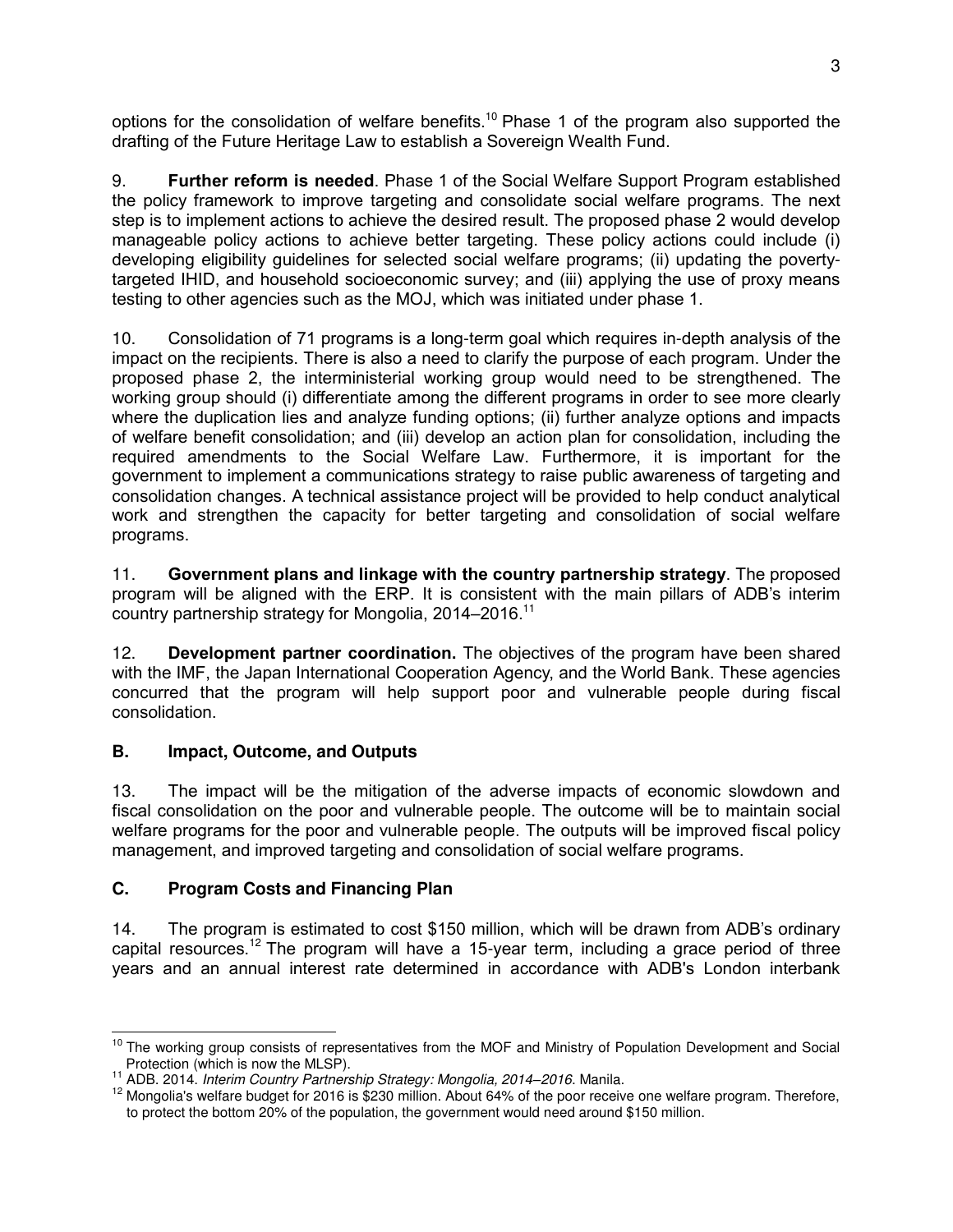offered rate (LIBOR)-based lending facility, plus a commitment charge of 0.15%.<sup>13</sup> The loan proceeds will be disbursed in two tranches.

### **D. Indicative Implementation Arrangements**

15. The MOF will serve as the executing agency to coordinate and monitor program implementation. The implementing agency will be the MLSP, and implementation will be from 1 September 2016 to 31 March 2018. The loan proceeds will be disbursed in line with ADB's *Loan Disbursement Handbook* (2015, as amended from time to time). The proceeds of a particular tranche under the loan will be disbursed upon ADB's satisfaction that the agreed policy actions have been completed.

### **II. DUE DILIGENCE REQUIRED**

16. Due diligence for the program will include a sector assessment, fiduciary risks assessment, and preparation of a summary poverty reduction and social strategy. The program is expected to be category C for environment, involuntary resettlement, and indigenous peoples. A matrix of potential environmental and social impacts with appropriate mitigation measures will be prepared.

#### **III. PROCESSING PLAN**

#### **A. Risk Categorization**

17. The program is classified *complex* as it exceeds \$50 million.

#### **B. Resource Requirements**

18. Program processing is estimated to require a total of 8 person-months of staff time.

#### **C. Processing Schedule**

19. The proposed processing schedule is in Table 2.

| <b>Table 2: Proposed Processing Schedule</b> |                                 |  |  |
|----------------------------------------------|---------------------------------|--|--|
| <b>Major Milestones</b>                      | <b>Expected Completion Date</b> |  |  |
| Concept paper approval                       | Week 4, February 2017           |  |  |
| Management review meeting                    | March 2017                      |  |  |
| Loan negotiations                            | March 2017                      |  |  |
| Board consideration                          | April 2017                      |  |  |

Source: Asian Development Bank estimates.

#### **IV. KEY ISSUES**

20. The IMF has reached staff-level agreement with the government on a Three-Year Extended Fund Facility. ADB is coordinating closely with the IMF to monitor Mongolia's macroeconomic developments and fiscal budget to ensure that the government's fiscal consolidation does not cause adverse impact on the poor and vulnerable.

 $\overline{a}$ <sup>13</sup> ADB. 2013. Program Lending. *Operations Manual.* OM D4. Manila.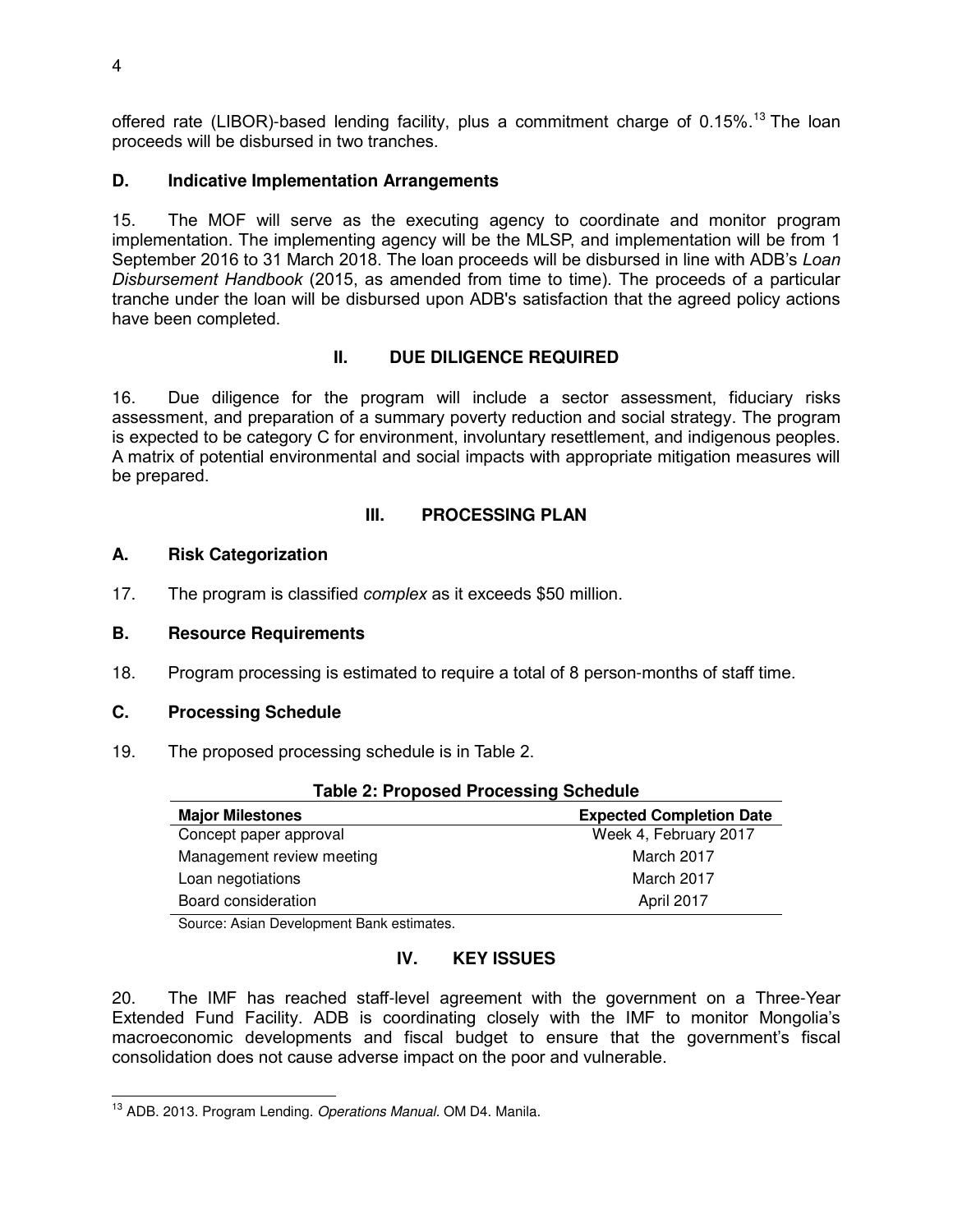#### **DESIGN AND MONITORING FRAMEWORK**

**Impacts the program is aligned with:**  Adverse impacts of economic slowdown and fiscal consolidation on the poor and vulnerable mitigated (Economic Recovery Plan and International Monetary Fund Adjustment Program)<sup>a</sup>

|                                                                             | <b>Performance Indicators</b>                                                                                                                       | <b>Data Sources and</b>                                                           |                                                                                                                            |
|-----------------------------------------------------------------------------|-----------------------------------------------------------------------------------------------------------------------------------------------------|-----------------------------------------------------------------------------------|----------------------------------------------------------------------------------------------------------------------------|
|                                                                             | with Targets and                                                                                                                                    | Reporting                                                                         |                                                                                                                            |
| <b>Results Chain</b><br><b>Outcome</b>                                      | <b>Baselines</b>                                                                                                                                    | <b>Mechanisms</b>                                                                 | <b>Risks</b>                                                                                                               |
| Social welfare programs<br>maintained                                       | a. Social welfare expenditure<br>maintained at least at<br>MNT339 billion in 2017                                                                   | a. Annual budget report                                                           | Fiscal expenditure will be<br>reduced.                                                                                     |
| <b>Outputs</b>                                                              | (All baselines: Not applicable)                                                                                                                     |                                                                                   |                                                                                                                            |
| 1. Fiscal policy<br>management improved                                     | 1a. Economic recovery plan<br>(ERP) approved by<br>Parliament                                                                                       | 1a. Copy of Parliament<br>approval of ERP                                         | Weak public financial<br>management.                                                                                       |
|                                                                             | 1b. Off-budget activities<br>included in the 2016<br>supplementary budget                                                                           | 1b-c. Copy of<br>Parliament approval of<br>2016 supplementary<br>budget, and 2017 |                                                                                                                            |
|                                                                             | 1c. At least two fiscally<br>unsustainable government<br>programs eliminated                                                                        | budget                                                                            |                                                                                                                            |
|                                                                             | 1d. Revised Fiscal Stability<br>Law (FSL) to support fiscal<br>consolidation and improve<br>debt management approved<br>by Parliament               | 1d. Copy of Parliament<br>approval of FSL                                         |                                                                                                                            |
|                                                                             | 1e. Future Heritage Fund<br>established, and Human<br>Development Fund eliminated                                                                   | 1e. Copy of Parliament<br>approval of the 2017<br>budget                          |                                                                                                                            |
|                                                                             | 1f. Amended law for<br>Development Bank of<br>Mongolia approved by<br>Parliament                                                                    | 1f. Copy of the<br>approved law                                                   |                                                                                                                            |
|                                                                             | 1g. Aligned with fiscal<br>consolidation measures of the<br>International Monetary Fund<br>(IMF)                                                    | 1g. Copy of latest IMF<br>quarterly review<br>satisfactory                        |                                                                                                                            |
| 2. Targeting and<br>consolidation of social<br>welfare programs<br>improved | 2a. Child money program<br>(CMP) incorporated into the<br>budget                                                                                    | 2a, d. Copy of<br>Parliament approval of<br>the 2017 budget                       | Speed of implementation of the<br>proposed reform may slow<br>because of capacity limitations<br>and political constraint. |
|                                                                             | 2b. Eligibility guidelines for<br>targeting of the CMP to 60%<br>of the children issued by the<br>Ministry of Labor and Social<br>Protection (MLSP) | 2b. Copy of Parliament<br>resolution and<br>ministerial order from<br>MLSP        |                                                                                                                            |
|                                                                             | 2c. CMP incorporated into<br>Social Welfare Law                                                                                                     | 2c. Copy of amended<br>Social Welfare Law                                         |                                                                                                                            |
|                                                                             | 2d. Amendment to Social<br>Welfare Law to introduce<br>additional needs-based                                                                       | 2d. Copy of amended<br>Social Welfare Law                                         |                                                                                                                            |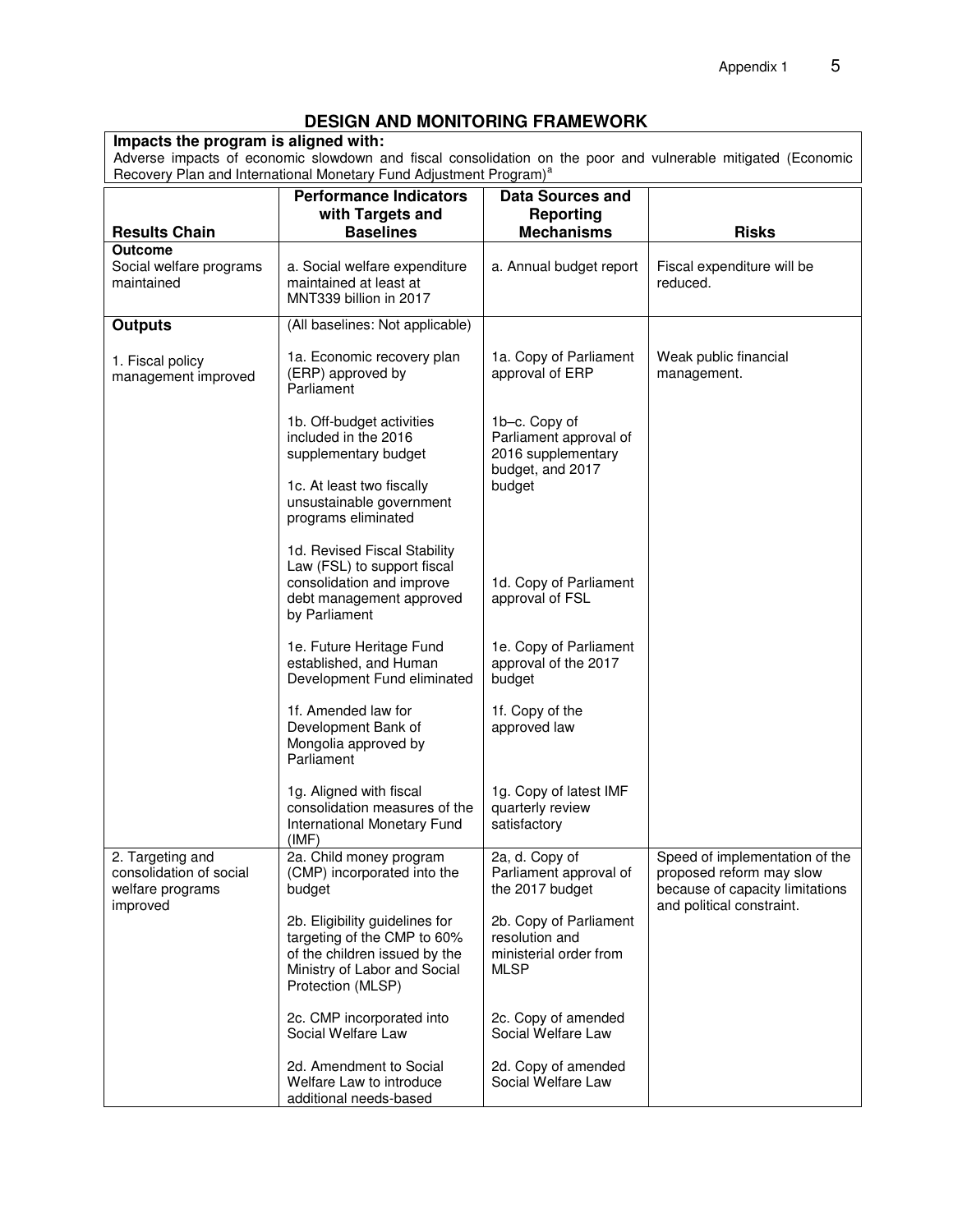|                                               | <b>Performance Indicators</b>                                                                                                                                      | Data Sources and                                                                     |              |  |
|-----------------------------------------------|--------------------------------------------------------------------------------------------------------------------------------------------------------------------|--------------------------------------------------------------------------------------|--------------|--|
|                                               | with Targets and                                                                                                                                                   | Reporting                                                                            |              |  |
| <b>Results Chain</b>                          | <b>Baselines</b><br>eligibility criteria for Allowance                                                                                                             | <b>Mechanisms</b>                                                                    | <b>Risks</b> |  |
|                                               | for Caregivers                                                                                                                                                     |                                                                                      |              |  |
|                                               | 2e. Law on Social Welfare for<br>the Elderly amended, and<br>new Law on Allowance with<br>State Merits approved.                                                   | 2e. Copy of the<br>approved law                                                      |              |  |
|                                               | 2f. Poverty-targeted<br>Integrated Household<br>Information Database (IHID)<br>comprehensively updated by<br>MLSP                                                  | 2f. Copy of press<br>release on updated<br><b>IHID by MLSP</b>                       |              |  |
|                                               | 2g. Household<br>Socioeconomic Survey<br>updated by National<br>Statistical Office (NSO)                                                                           | 2g. Updated<br>information reflected on<br>NSO website                               |              |  |
|                                               | 2h. Eligibility guidelines for<br>Allowance for Caregivers<br>approved by MLSP (needs-<br>based)                                                                   | 2h. Copy of joint<br>ministerial order from<br>MLSP and Ministry of<br>Health        |              |  |
|                                               | 2i. Draft proposal to introduce<br>needs-based eligibility criteria<br>for Social Welfare Allowance,<br>and Allowance for Mother<br>Heroes submitted to Cabinet    | 2i. Copy of draft<br>proposal and letter from<br><b>MLSP</b> to Cabinet<br>Secretary |              |  |
|                                               | 2j. Law to provide free legal<br>services to poor households<br>drafted by Ministry of Justice<br>(use proxy means testing to<br>target the poor)                  | 2j. Copy of the draft law                                                            |              |  |
|                                               | 2k. Interministerial working<br>group institutionalized; terms<br>of reference and work plan<br>developed, with clear<br>deliverables                              | 2k. Copy of the<br>interministerial order                                            |              |  |
|                                               | 2l. An action plan for<br>consolidation, including the<br>required amendments to the<br>Social Welfare Law,<br>developed by the<br>interministerial working group. | 2l. Copy of the action<br>plan                                                       |              |  |
| Key Activities with Milestones Not applicable |                                                                                                                                                                    |                                                                                      |              |  |
| <b>Inputs</b>                                 |                                                                                                                                                                    |                                                                                      |              |  |
| ADB: \$150 million                            |                                                                                                                                                                    |                                                                                      |              |  |
| <b>Assumptions for Partner Financing</b>      |                                                                                                                                                                    |                                                                                      |              |  |
| Not applicable                                |                                                                                                                                                                    |                                                                                      |              |  |

a Government of Mongolia. 2016. *Economic Recovery Program of Mongolia, 2016*–2020. Ulaanbaatar; and International Monetary Fund. 2017. *Staff-Level Agreement with Mongolia on IMF Adjustment Program*. Ulaanbaatar.

Source: Asian Development Bank.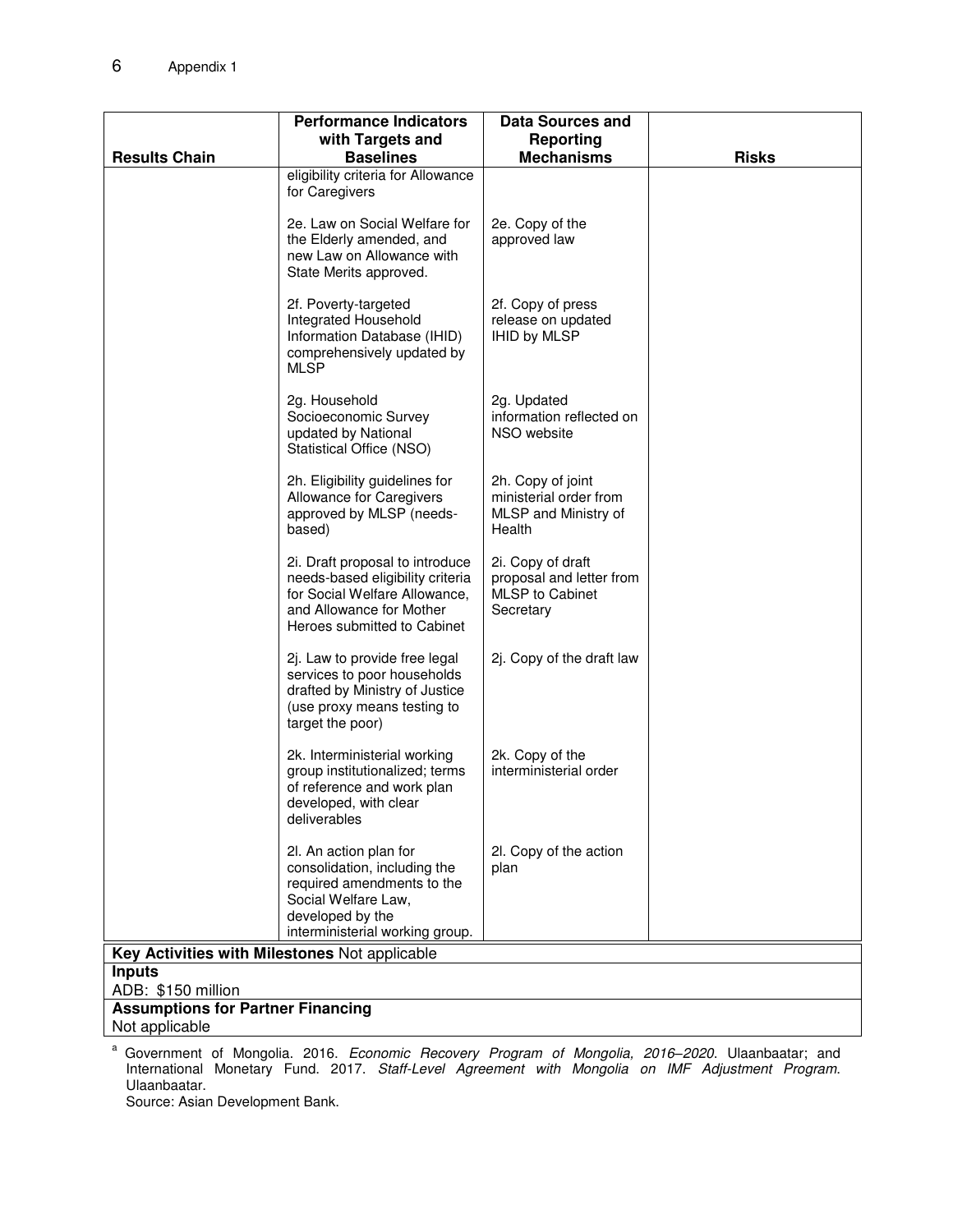#### **PROBLEM TREE**



Source: Asian Development Bank.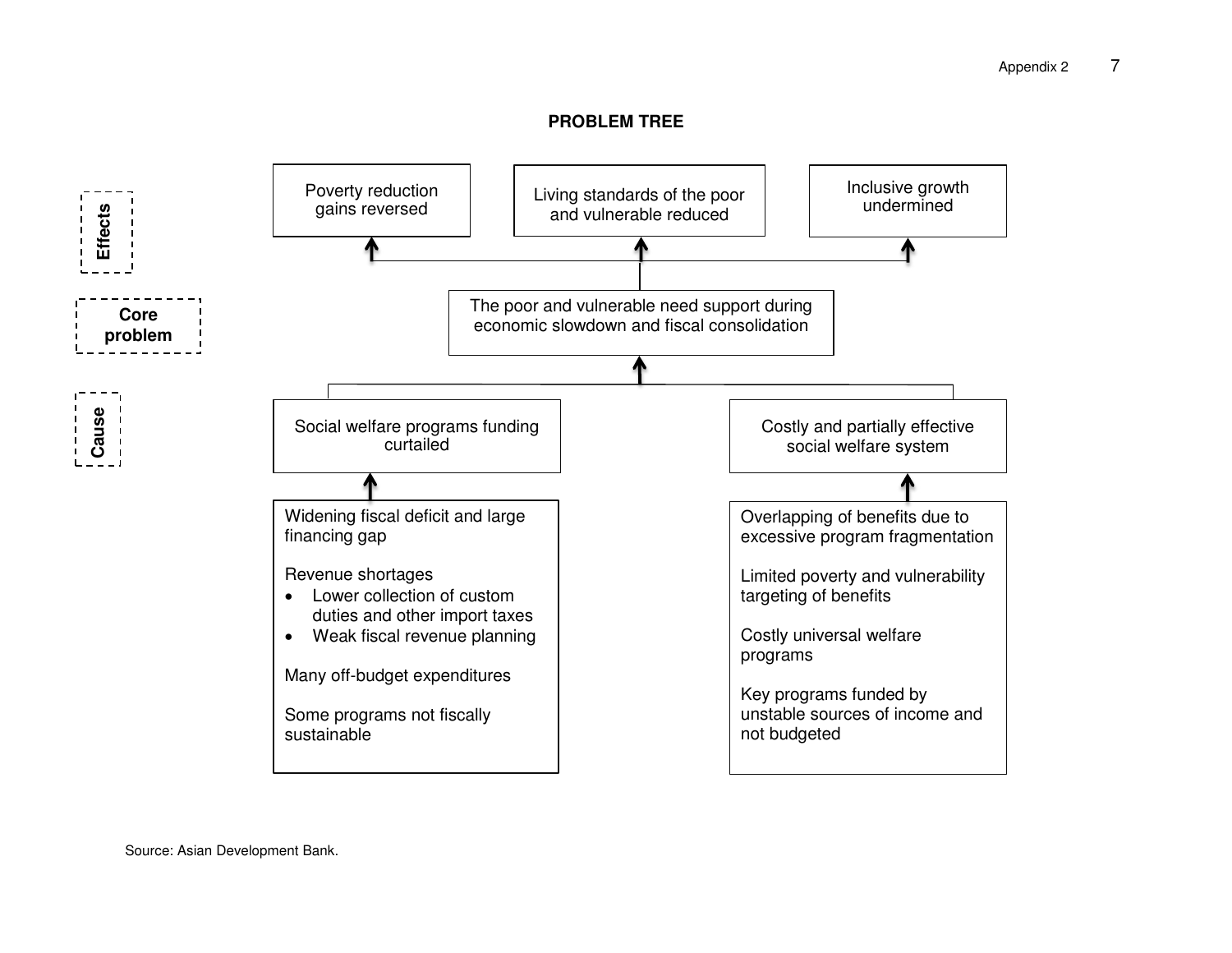# **INITIAL POVERTY AND SOCIAL ANALYSIS**

| Country:                                                                                                                                                                                                                                                                                                                                                                                                                                                                                                                                                                                                                                                                                                                                                                                                                                                                                                                                                                                                    | Mongolia                                                                                                                                                                                                                                                        | Program<br>Title:             | Social Welfare Support Program Phase 2                                                                       |  |  |  |
|-------------------------------------------------------------------------------------------------------------------------------------------------------------------------------------------------------------------------------------------------------------------------------------------------------------------------------------------------------------------------------------------------------------------------------------------------------------------------------------------------------------------------------------------------------------------------------------------------------------------------------------------------------------------------------------------------------------------------------------------------------------------------------------------------------------------------------------------------------------------------------------------------------------------------------------------------------------------------------------------------------------|-----------------------------------------------------------------------------------------------------------------------------------------------------------------------------------------------------------------------------------------------------------------|-------------------------------|--------------------------------------------------------------------------------------------------------------|--|--|--|
| Lending/Financing<br>Modality:                                                                                                                                                                                                                                                                                                                                                                                                                                                                                                                                                                                                                                                                                                                                                                                                                                                                                                                                                                              | Policy-Based Lending                                                                                                                                                                                                                                            | Department/<br>Division:      | East Asia Department/<br>Public Management, Financial Sector,<br>and Regional Cooperation Division           |  |  |  |
|                                                                                                                                                                                                                                                                                                                                                                                                                                                                                                                                                                                                                                                                                                                                                                                                                                                                                                                                                                                                             |                                                                                                                                                                                                                                                                 |                               |                                                                                                              |  |  |  |
| POVERTY IMPACT AND SOCIAL DIMENSIONS<br>L.<br>A. Links to the National Poverty Reduction Strategy and Country Partnership Strategy                                                                                                                                                                                                                                                                                                                                                                                                                                                                                                                                                                                                                                                                                                                                                                                                                                                                          |                                                                                                                                                                                                                                                                 |                               |                                                                                                              |  |  |  |
|                                                                                                                                                                                                                                                                                                                                                                                                                                                                                                                                                                                                                                                                                                                                                                                                                                                                                                                                                                                                             |                                                                                                                                                                                                                                                                 |                               |                                                                                                              |  |  |  |
| The Social Welfare Support Program Phase 2 will be aligned with the government's economic recovery plan (ERP).<br>The ERP will include policy actions aimed at stabilizing the economy and promoting structural reforms to lay the<br>foundations for sustainable and inclusive growth. In addition to actions for fiscal consolidation and improved debt<br>management, the ERP will include measures to diversify the sources of the country's economic growth, strengthen<br>investor confidence, and ensure social protection and welfare. The program is consistent with the Asian<br>Development Bank's interim country partnership strategy for Mongolia, 2014-2016, which highlights sustainable<br>growth and inclusive social development as its main pillars. <sup>a</sup>                                                                                                                                                                                                                       |                                                                                                                                                                                                                                                                 |                               |                                                                                                              |  |  |  |
| <b>Poverty Targeting:</b><br>В.                                                                                                                                                                                                                                                                                                                                                                                                                                                                                                                                                                                                                                                                                                                                                                                                                                                                                                                                                                             |                                                                                                                                                                                                                                                                 |                               |                                                                                                              |  |  |  |
|                                                                                                                                                                                                                                                                                                                                                                                                                                                                                                                                                                                                                                                                                                                                                                                                                                                                                                                                                                                                             |                                                                                                                                                                                                                                                                 |                               | ⊠ General Intervention □Individual or Household (TI-H) □Geographic (TI-G) □Non-Income MDGs (TI-M1, M2, etc.) |  |  |  |
| The proposed program will provide financial support to the government to sustain social welfare programs during the<br>implementation of the ERP. The program will protect the poor and the vulnerable from these impacts by ensuring<br>adequate funding for welfare programs and improving poverty and vulnerability targeting. Specific measures will be<br>formulated in consultation with the stakeholders in the government (program conditionality) to ensure that necessary<br>actions are taken to protect social safety nets during the implementation of the ERP. These will include the adoption<br>of proxy means targeting across selected welfare programs.                                                                                                                                                                                                                                                                                                                                  |                                                                                                                                                                                                                                                                 |                               |                                                                                                              |  |  |  |
| C. Poverty and Social Analysis                                                                                                                                                                                                                                                                                                                                                                                                                                                                                                                                                                                                                                                                                                                                                                                                                                                                                                                                                                              |                                                                                                                                                                                                                                                                 |                               |                                                                                                              |  |  |  |
| 1. Key issues and potential beneficiaries. The current economic slowdown in Mongolia is affecting all citizens<br>through, e.g., job losses, reduced incomes, diminished business opportunities, food price inflation, and increased<br>debt. These impacts are disproportionately hard on the poor. All citizens will benefit from the program and from a<br>system of social assistance that is fiscally sustainable, but the greatest impact will be on the country's poorest and<br>most vulnerable people. They will benefit from enhanced pro-poor and inclusive growth, improved poverty and<br>vulnerability targeting of welfare programs, and greater efficiency and sustainability in social welfare funding.                                                                                                                                                                                                                                                                                    |                                                                                                                                                                                                                                                                 |                               |                                                                                                              |  |  |  |
| 2. Impact channels and expected systemic changes. Direct and short-term impacts will be from sustaining welfare<br>programs, and ensuring access to social welfare benefits by the poor is maintained. Direct and medium-term impacts<br>will be from increased efficiency in the social welfare system, better targeting of those most in need, and greater<br>government capacity to monitor social welfare assistance.                                                                                                                                                                                                                                                                                                                                                                                                                                                                                                                                                                                   |                                                                                                                                                                                                                                                                 |                               |                                                                                                              |  |  |  |
| 3. Poverty and social impact assessment and summary poverty reduction and social strategy. The Asian<br>Development Bank has had a steady presence in Mongolia's social welfare sector since 2000 and has provided three<br>program loans to address the crises in 2005, 2009, and 2015. The poverty and social impact assessment and<br>summary poverty reduction and social strategy will be updated, drawing from existing reports and analyses on social<br>welfare reform, current research on poverty, and consultations with key stakeholders.                                                                                                                                                                                                                                                                                                                                                                                                                                                       |                                                                                                                                                                                                                                                                 |                               |                                                                                                              |  |  |  |
|                                                                                                                                                                                                                                                                                                                                                                                                                                                                                                                                                                                                                                                                                                                                                                                                                                                                                                                                                                                                             | 4. Specific analysis for policy-based lending. The sector assessment (summary) for public sector management<br>(social protection initiatives) will be updated as part of the support documents required for the report and<br>recommendation of the President. |                               |                                                                                                              |  |  |  |
|                                                                                                                                                                                                                                                                                                                                                                                                                                                                                                                                                                                                                                                                                                                                                                                                                                                                                                                                                                                                             | II.                                                                                                                                                                                                                                                             | <b>GENDER AND DEVELOPMENT</b> |                                                                                                              |  |  |  |
| 1. What are the key gender issues in the sector/subsector that are likely to be relevant to this program?<br>Previous economic crises have demonstrated that cuts in government spending on social services have profoundly<br>disadvantaged women. <sup>b</sup> Over 50% of the welfare beneficiaries are female, except for the beneficiaries of allowance<br>for the elderly with state merits, where only 18% are female. For instance, 54% of the beneficiaries of welfare<br>pensions are female, as are 58% of the beneficiaries of welfare allowance, 69% of the beneficiaries of allowance for<br>the elderly, 50% of the beneficiaries of allowance for the disabled, 100% of the beneficiaries of allowance for mothers<br>and children, 56% of the beneficiaries of the food stamp program, and 50% of the beneficiaries of the child money<br>program. The program's overall goal of ensuring spending for social welfare during fiscal consolidation will have a<br>positive impact on women. |                                                                                                                                                                                                                                                                 |                               |                                                                                                              |  |  |  |
|                                                                                                                                                                                                                                                                                                                                                                                                                                                                                                                                                                                                                                                                                                                                                                                                                                                                                                                                                                                                             |                                                                                                                                                                                                                                                                 |                               |                                                                                                              |  |  |  |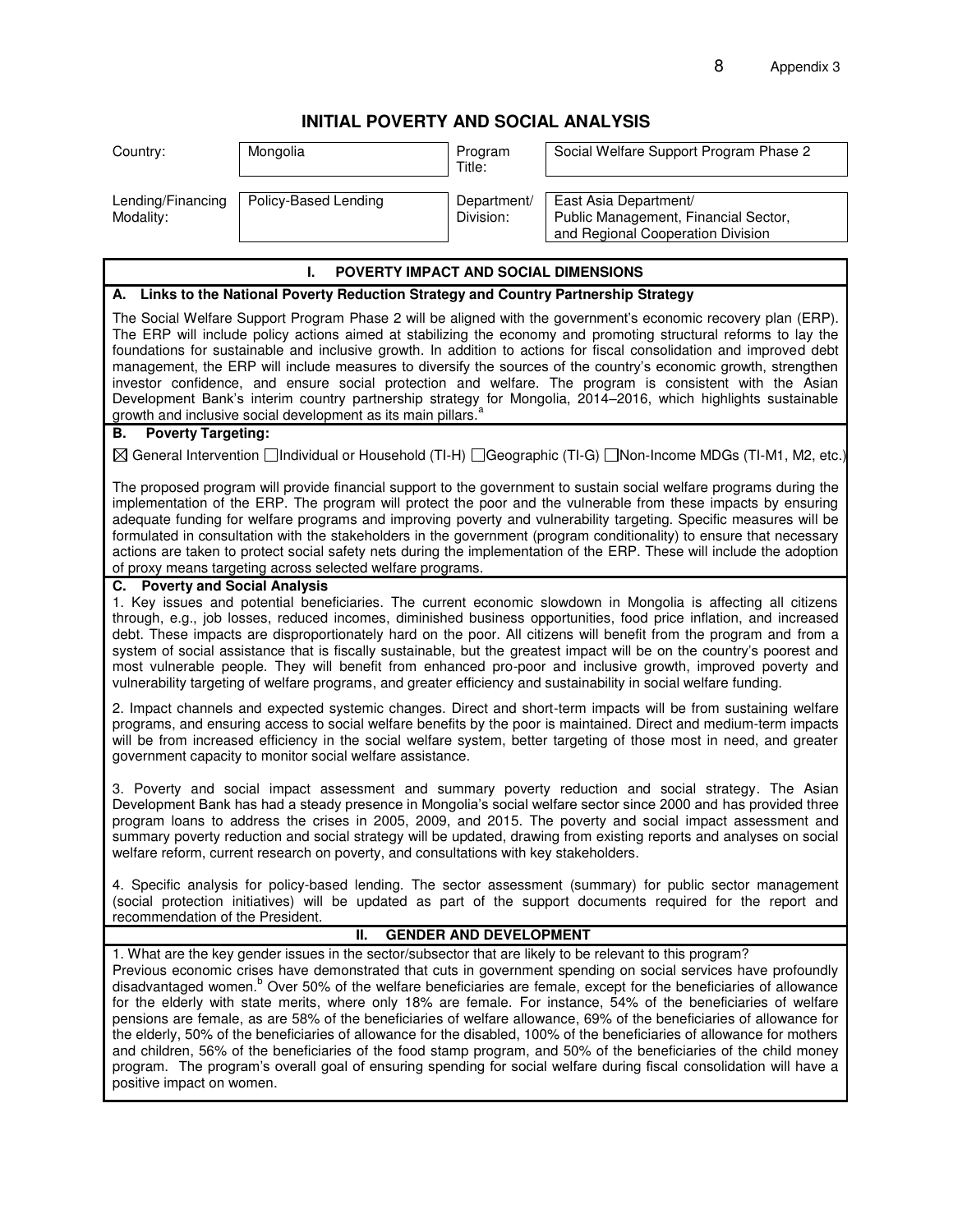| empowerment of women by providing women's access to and use of opportunities, services, resources, assets, and<br>participation in decision making?<br>$\boxtimes$ No<br>$\square$ Yes                                                                                                         |
|------------------------------------------------------------------------------------------------------------------------------------------------------------------------------------------------------------------------------------------------------------------------------------------------|
| The program is focused on protecting the poor and vulnerable by protecting social welfare programs during fiscal<br>consolidation. This will benefit all citizens of Mongolia.                                                                                                                 |
| 3. Could the proposed program have an adverse impact on women and/or girls or widen gender inequality?<br>$\Box$ Yes<br>$\boxtimes$ No                                                                                                                                                         |
| Previous economic crises have demonstrated that cuts in government spending on social services have profoundly<br>disadvantaged women. The maintenance of social welfare programs will benefit women and girls.                                                                                |
| 4. Indicate the intended gender mainstreaming category:<br>GEN (gender equity) $\Box$ EGM (effective gender mainstreaming)<br>$\boxtimes$ SGE (some gender elements) $\Box$ NGE (no gender elements)                                                                                           |
| <b>PARTICIPATION AND EMPOWERMENT</b><br>Ш.                                                                                                                                                                                                                                                     |
| 1. Who are the main stakeholders of the program, including beneficiaries and negatively affected people? Identify                                                                                                                                                                              |
| how they will participate in the program design.<br>The financial support provided by the program will help sustain social welfare programs during fiscal consolidation.<br>The main stakeholders are: Ministry of Finance (MOF), Ministry of Labor and Social Protection, Ministry of Health, |
| the broader population, and the poor in need of social assistance.                                                                                                                                                                                                                             |
| 2. How can the program contribute (in a systemic way) to engaging and empowering stakeholders and beneficiaries,<br>particularly, the poor, vulnerable, and excluded groups? What issues in the program design require participation of<br>the poor and excluded?                              |
| The policy-based loan will provide financial support to MOF to help fund social welfare programs during the<br>implementation of the ERP.                                                                                                                                                      |
| 3. What are the key, active, and relevant civil society organizations in the program area? What is the level of civil<br>society organization participation in the project design? Consultation with research institutions.                                                                    |
| $\overline{M}$ Information generation and sharing $\overline{M}$ Consultation<br>N Collaboration<br>N Partnership                                                                                                                                                                              |
| 4. Are there issues during program design for which participation of the poor and excluded is important? What are<br>$\boxtimes$ No.<br>they and how shall they be addressed? $\Box$ Yes                                                                                                       |
| Focus group discussions will be conducted to make a rapid assessment of the impacts of the current crisis on                                                                                                                                                                                   |
| households, particularly the poor.                                                                                                                                                                                                                                                             |
|                                                                                                                                                                                                                                                                                                |
| IV.<br><b>SOCIAL SAFEGUARDS</b><br>A. Involuntary Resettlement Category <sup>1</sup> A<br>$\Box$ B $\boxtimes$ C $\Box$ FI                                                                                                                                                                     |
| 1. Does the program have the potential to involve involuntary land acquisition resulting in physical and economic<br>displacement? $\Box$ Yes<br>$\boxtimes$ No<br>The program does not include land acquisition or civil works.                                                               |
| 2. What action plan is required to address involuntary resettlement as part of the project preparatory TA or due                                                                                                                                                                               |
| diligence process?<br>$\Box$ Resettlement plan<br>$\Box$ Resettlement framework<br>Social impact matrix                                                                                                                                                                                        |
| Environmental and social management system arrangement<br>$\boxtimes$ None<br>B. Indigenous Peoples Category □ A □ B ⊠ C □ FI                                                                                                                                                                  |
| 1. Does the program have the potential to directly or indirectly affect the dignity, human rights, livelihood systems, or<br>culture of indigenous peoples?<br>$\boxtimes$ No<br>II Yes                                                                                                        |
| Existing social welfare programs cover all eligible citizens regardless of ethnicity.<br>2. Does the program affect the territories or natural and cultural resources indigenous peoples own, use, occupy, or                                                                                  |
| claim as their ancestral domain? $\Box$ Yes<br>$\boxtimes$ No<br>All citizens of Mongolia will benefit and no adverse impact on indigenous peoples will be generated.                                                                                                                          |
| 3. Will the program require broad community support of affected indigenous communities? $\square$ Yes $\boxtimes$ No<br>No adverse impact on indigenous peoples will be generated.                                                                                                             |
| 4. What action plan is required to address risks to indigenous peoples as part of the project preparatory technical<br>assistance or due diligence process?                                                                                                                                    |
| Indigenous peoples plan<br>Indigenous peoples planning framework<br>Social Impact matrix<br>$\boxtimes$ None<br>Environmental and social management system arrangement                                                                                                                         |